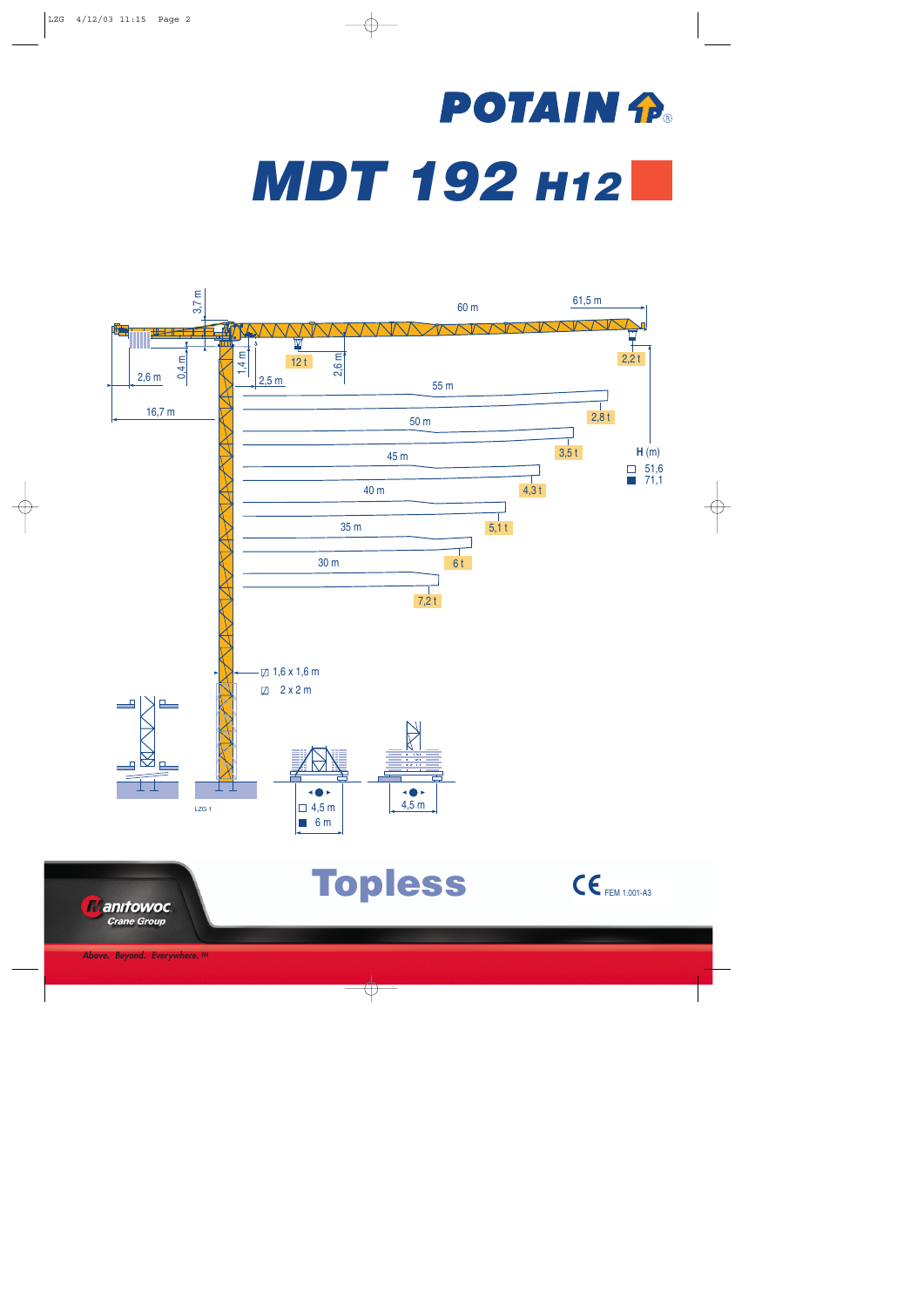

**Télescopage sur dalles Kletterkrane im Gebäude Climbing crane Telescopage gruas trepadoras Gru in cavedio Telescopagem sobre lages** LZG 1





## **Topless**

| 1.91.000     | <b>MDT 192 н12</b>                                                             |                                                                                        |                                                                                           |                                                                               |                                                                                                 |                                                                                  |  |  |  |  |  |  |  |
|--------------|--------------------------------------------------------------------------------|----------------------------------------------------------------------------------------|-------------------------------------------------------------------------------------------|-------------------------------------------------------------------------------|-------------------------------------------------------------------------------------------------|----------------------------------------------------------------------------------|--|--|--|--|--|--|--|
|              | Œ                                                                              | D.                                                                                     | <b>GB</b>                                                                                 | OE.                                                                           | $\sqrt{1}$                                                                                      | -Р.                                                                              |  |  |  |  |  |  |  |
|              | Réactions en service                                                           | Reaktionskräfte in Betrieb                                                             | Reactions in service                                                                      | Reacciones en servicio                                                        | Reazioni in servizio                                                                            | Reaccões em serviço                                                              |  |  |  |  |  |  |  |
|              | Réactions hors service                                                         | Reaktionskräfte außer Betrieb                                                          | Reactions out of service                                                                  | Reacciones fuera de servicio                                                  | Reazioni fuori servizio                                                                         | Reacções fora de serviço                                                         |  |  |  |  |  |  |  |
| $\mathbf{A}$ | A vide sans lest (ni train de<br>transport) avec flèche et<br>hauteur maximum. | Ohne Last, Ballast (und<br>Transportachse), mit<br>Maximalausleger und<br>Maximalhöhe. | Without load, ballast (or<br>transport axles), with<br>maximum jib and maximum<br>height. | Sin carga, sin lastre, (ni tren<br>de transporte), flecha y altura<br>máxima. | A vuoto, senza zavorra (ne<br>assali di trasporto) con<br>braccio massimo e altezza<br>massima. | Sem carga (nem trem de<br>transporte)- sem lastro com<br>lança e altura máximas. |  |  |  |  |  |  |  |
| 0            | Nous consulter                                                                 | Auf Anfrage                                                                            | Consult us                                                                                | Consultarnos                                                                  | Consultateci                                                                                    | Consultar-nos                                                                    |  |  |  |  |  |  |  |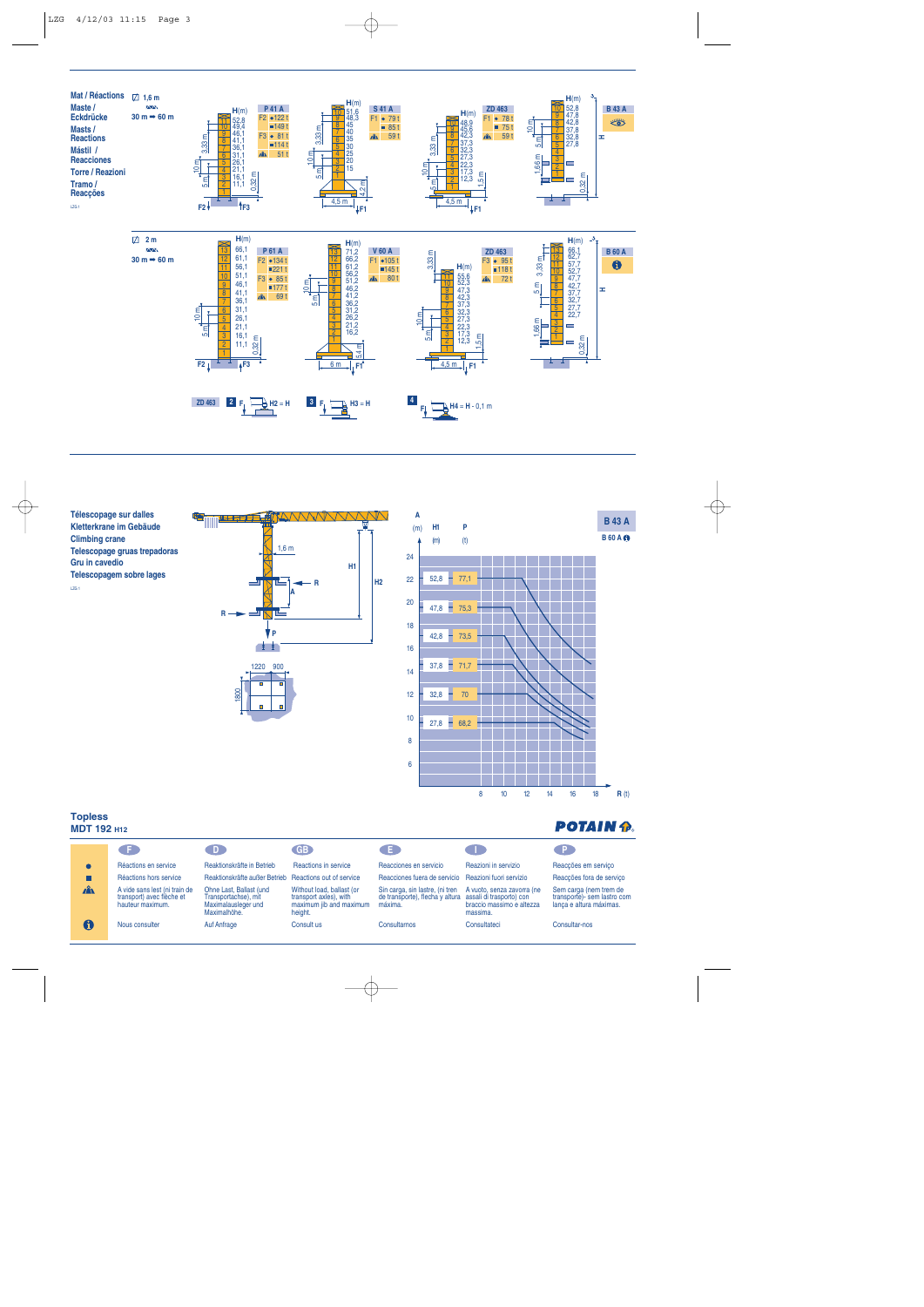| Courbes de charges   |                                 |                   |                 |                 |                 |             |      | ⊻←←∟∀ |     |                                    |                 |                 |     |                |     |         |     |         |              |         |     |         |
|----------------------|---------------------------------|-------------------|-----------------|-----------------|-----------------|-------------|------|-------|-----|------------------------------------|-----------------|-----------------|-----|----------------|-----|---------|-----|---------|--------------|---------|-----|---------|
| Lastkurven           | 60 m                            | $2,5 \rightarrow$ | 14,7            | 15              | 17              | 20          | 22   | 25    | 27  | 30                                 | 32              | 35              | 37  | 40             | 42  | 45      | 47  | 50      | 52           | 55      | 57  | 60 m    |
| <b>Load diagrams</b> | $\overline{\wedge}$             |                   | 12 <sup>°</sup> |                 | $11,8$ 10,2     | 8,5         | 7,6  | 6,6   | 6   | 5.3                                | 4,9             | 4.4             | 4.1 | 3,7            | 3,5 | 3.2     | 3   | 2,8     | 2,7          | 2.5     | 2,4 | $2,2$ t |
| Curvas de cargas     |                                 |                   |                 |                 |                 |             |      |       |     | $\Psi \leftarrow \rightarrow \Box$ |                 |                 |     |                |     |         |     |         |              |         |     |         |
|                      | 55m                             | $2,5 \rightarrow$ |                 | 16,1            | -17             | 20          | 22   | 25    | 27  | 29,5                               | 32              | 35              | 37  | 40             | 42  | 45      | 47  | 50      | 52           | 55      | m   |         |
| Curve di carico      | $\sim$                          |                   |                 | 12 <sup>°</sup> | 11,3            | 9,4         | 8,4  | 7,3   | 6,7 | $6\phantom{a}$                     | 5,5             | 4,9             | 4,6 | 4,2            | 3,9 | 3,6     | 3,4 | 3.2     | $\mathbf{3}$ | $2,8$ t |     |         |
| Curva de cargas      |                                 |                   |                 |                 |                 |             |      |       |     |                                    | <b>W←→⊔</b>     |                 |     |                |     |         |     |         |              |         |     |         |
| LZG <sub>1</sub>     | 50 <sub>m</sub>                 | $2,5 \rightarrow$ |                 |                 | 17,4            | 20          | 22   | 25    | 27  | 30                                 | 32              | 35              | 37  | 40             | 42  | 45      | 47  | 50      | m            |         |     |         |
|                      | $\overline{\wedge}$             |                   |                 |                 | 12 <sup>2</sup> | 10,3        | 9,2  | 8     | 7,3 | 6,5                                | $6\overline{6}$ | 5,4             | 5,1 | 4,6            | 4,3 | 4       | 3,8 | $3,5$ t |              |         |     |         |
|                      |                                 |                   |                 |                 |                 |             |      |       |     |                                    | $\blacksquare$  |                 |     |                |     |         |     |         |              |         |     |         |
|                      | 45 m                            | $2.5 \rightarrow$ |                 |                 | 18,5            | 20          | 22   | 25    | 27  | 30                                 | 32              | 34              | 37  | 40             | 42  | 45      | m   |         |              |         |     |         |
|                      | $\sim$                          |                   |                 |                 | 12 <sup>°</sup> | 11          | 9,9  | 8,5   | 7,8 | 6,9                                | 6,4             | $6\phantom{1}$  | 5,4 | 5 <sup>5</sup> | 4,7 | $4.3$ t |     |         |              |         |     |         |
|                      |                                 |                   |                 |                 |                 |             |      |       |     |                                    | <b>W←←→D</b>    |                 |     |                |     |         |     |         |              |         |     |         |
|                      | 40 m                            | $2.5 \rightarrow$ |                 |                 | 18,9            | 20          | 22   | 25    | 27  | 30                                 | 32              | 35              | 37  | 40             | m   |         |     |         |              |         |     |         |
|                      | $\Delta \Delta \lambda$         |                   |                 |                 | 12 <sup>2</sup> | 11,3        | 10,1 | 8,8   | 8   | 7,1                                | 6,6             | $6\overline{6}$ | 5,6 | 5.1            |     |         |     |         |              |         |     |         |
|                      |                                 |                   |                 |                 |                 |             |      |       |     |                                    | <b>W←←→□</b>    |                 |     |                |     |         |     |         |              |         |     |         |
|                      | 35 <sub>m</sub>                 | $2.5 \rightarrow$ |                 |                 | 19              | 20          | 22   | 25    | 27  | 30                                 | 32              | 35              | m   |                |     |         |     |         |              |         |     |         |
|                      | $\overline{\triangle\triangle}$ |                   |                 |                 | 12 <sup>2</sup> | 11.4        | 10,2 | 8,8   | 8,1 | 7,2                                | 6,7             | $6$ t           |     |                |     |         |     |         |              |         |     |         |
|                      |                                 |                   |                 |                 |                 |             |      |       |     |                                    |                 |                 |     |                |     |         |     |         |              |         |     |         |
|                      | 30 <sub>m</sub>                 | $2,5 \rightarrow$ |                 |                 | 19              | 20          | 22   | 25    | 27  | 30                                 | m               |                 |     |                |     |         |     |         |              |         |     |         |
|                      | $\overline{\wedge}$             |                   |                 |                 | 12 <sup>°</sup> | $11,4$ 10,2 |      | 8,8   | 8,1 | $7,2$ t                            |                 |                 |     |                |     |         |     |         |              |         |     |         |

**Lest de contre-flèche Gegenauslegerballast Counter-jib ballast Lastre de contra flecha Contrappeso Lastros da contra lança** LZG 1

|                 |                   | 3 150 kg - 2 100 kg |                   |  |  |  |  |  |  |  |
|-----------------|-------------------|---------------------|-------------------|--|--|--|--|--|--|--|
|                 |                   | 50 LVF 30           | 75 LVF 30         |  |  |  |  |  |  |  |
| WW.             | ₩                 | $\sum$ (kg)         | $\mathbf{A}$ (kg) |  |  |  |  |  |  |  |
| 60 m            | 16,7 m            | 17850               | 16800             |  |  |  |  |  |  |  |
| 55 m            | 16,7 m            | 16 800              | 16 800            |  |  |  |  |  |  |  |
| 50 <sub>m</sub> | 16,7 m            | 16800               | 15750             |  |  |  |  |  |  |  |
| 45 m            | 16,7 m            | 15750               | 15750             |  |  |  |  |  |  |  |
| 40 m            | 16,7 m            | 14 700              | 13 650            |  |  |  |  |  |  |  |
| 35 <sub>m</sub> | 16,7 m            | 12 600              | 12 600            |  |  |  |  |  |  |  |
| 30 <sub>m</sub> | 16.7 <sub>m</sub> | 10 500              | 10 500            |  |  |  |  |  |  |  |

| Lest de base        |                     |                        |                   |      |      |      |      |      |      |      |      |      |      |      |      |
|---------------------|---------------------|------------------------|-------------------|------|------|------|------|------|------|------|------|------|------|------|------|
| <b>Grundballast</b> | $\Box$ 1,6 m        | $S41A \rightarrow$     | H(m)              | 51,6 | 48,3 | 45   | 40   | 35   | 30   | 25   | 20   | 15   |      |      |      |
|                     |                     |                        | (t)<br><b>ANN</b> | 72   | 72   | 72   | 72   | 72   | 72   | 72   | 72   | 72   |      |      |      |
| <b>Base ballast</b> |                     |                        |                   |      |      |      |      |      |      |      |      |      |      |      |      |
| Lastre de base      | $\boxtimes$ 1.6 m   | ZD 463 $\rightarrow$   | H(m)              | 48,9 | 45,6 | 42,3 | 37,3 | 32,3 | 27,3 | 22,3 | 17,3 | 12,3 |      |      |      |
| Zavorra di base     |                     |                        | $\mathbf{A}$ (t)  | 72   | 72   | 72   | 72   | 72   | 72   | 72   | 72   | 72   |      |      |      |
| Lastros da base     | Ø<br>2 <sub>m</sub> | $V$ 60 A $\rightarrow$ | H(m)              | 71,2 | 66.2 | 61.2 | 56,2 | 51,2 | 46.2 | 41,2 | 36,2 | 31,2 | 26.2 | 21.2 | 16,2 |
| LZG <sub>1</sub>    |                     |                        | $\mathbf{A}$ (t)  | 132  | 108  | 84   | 60   | 36   | 24   | 24   | 24   | 24   | 24   | 24   | 24   |
|                     | <b>Z</b>            | ZD 463 $\rightarrow$   | H(m)              | 55,6 | 52.3 | 47.3 | 42,3 | 37.3 | 32.3 | 27.3 | 22.3 | 17.3 | 12,3 |      |      |
|                     | 2 <sub>m</sub>      |                        |                   | 95   | 80   | 70   | 70   | 70   | 70   | 70   | 70   | 70   | 70   |      |      |

## **Topless MDT 192 H12**

| MD I 192 MZ    |                              |                                  |                            |                               |                              | ---------                       |
|----------------|------------------------------|----------------------------------|----------------------------|-------------------------------|------------------------------|---------------------------------|
|                | ŒÐ                           |                                  | <b>GB</b>                  | - 61                          |                              |                                 |
| A              | Distance entre cadres        | Abstand zwischen den<br>Rahmen   | Distance between collars   | Distancia entra marcos        | Distanza fra i telai         | Distância entre quadros         |
| H <sub>1</sub> | Hauteur grue                 | Kranhöhe                         | Crane height               | Altura grúa                   | Altezza gru                  | Altura da grua                  |
| P              | Poids de la grue(en service) | Krangewicht (in Betrieb)         | Crane weight (in service)  | Peso de la grúa (en servicio) | Peso della gru (in servizio) | Peso da grua (em servico)       |
| R              | Réaction horizontale         | Horizontalkräfte                 | <b>Horizontal reaction</b> | <b>Reaccion horizontal</b>    | Reazione orizzontale         | Reaccão horizontal              |
| ₩              | Voir télescopage sur dalles  | Siehe Kletterkrane im<br>Gebäude | See climbing crane         | Vea grua trepadora            | Consultare gru in cavedio    | Ver telescopagem sobre<br>lages |

## **POTAIN P.**